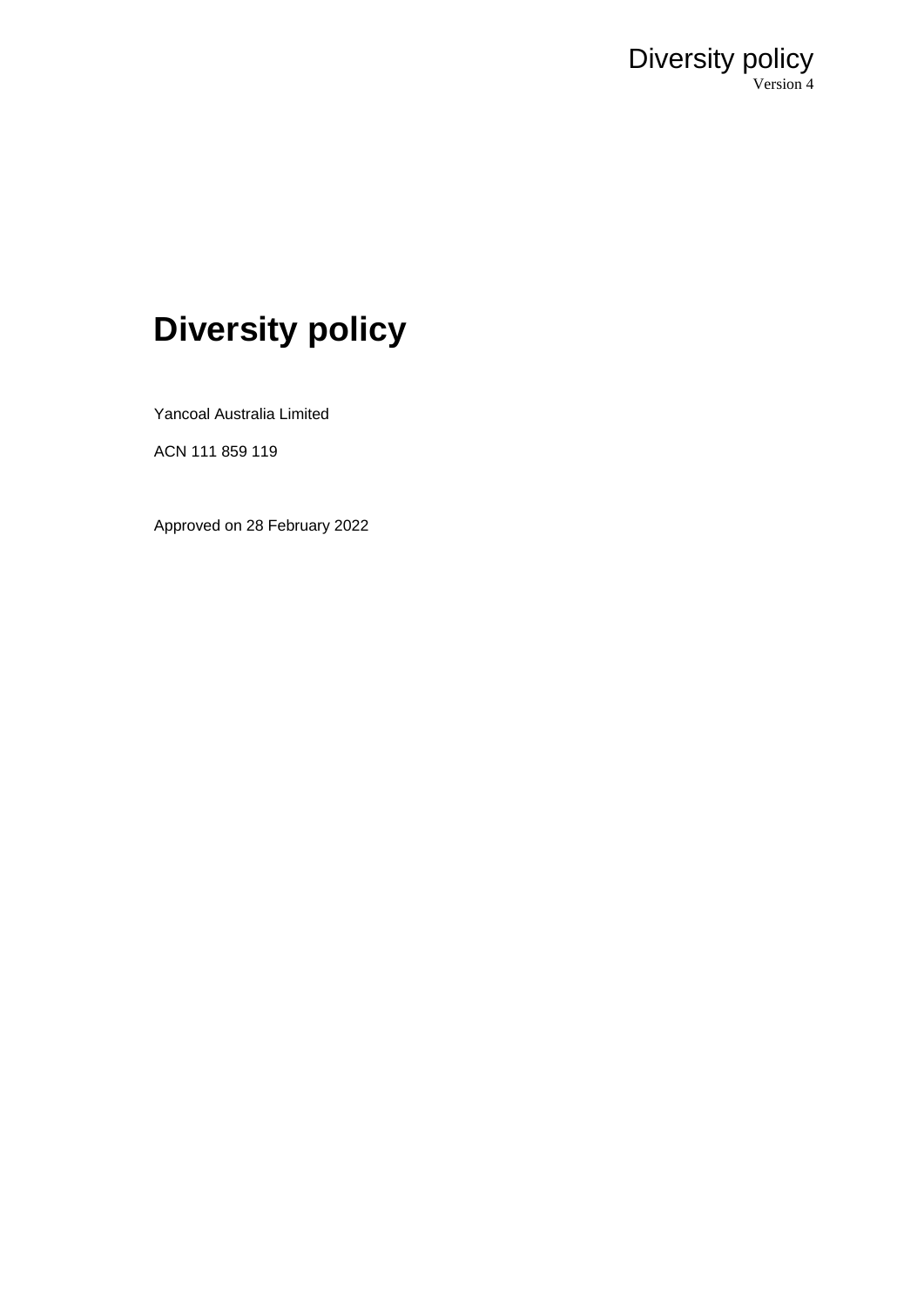## **Table of contents**

| 1              | Objective<br>1 |                              |                |
|----------------|----------------|------------------------------|----------------|
| $\overline{2}$ | Scope          |                              | 1              |
| 3              | Statement      |                              | $\overline{2}$ |
| 4              | Application    |                              | $\overline{2}$ |
|                | 4.1            | Measurable objectives        | $\overline{2}$ |
|                | 4.2            | Gender representation review | $\overline{2}$ |
| 5              |                | Responsibilities             |                |
|                | 5.1            | Succession planning          | $\overline{2}$ |
|                | 5.2            | Board appointment process    | 3              |
| 6              | Management     |                              | 3              |
|                | 6.1            | Maintenance                  | 3              |
|                | 6.2            | Communication                | 4              |
|                | 6.3            | Monitoring                   | $\overline{4}$ |
|                | 6.4            | Reporting                    | 4              |
| $\overline{7}$ | Control        |                              | 4              |
|                | 7.1            | Amendments                   | 4              |
|                | 7.2            | Approval                     | 4              |
|                | 7.3            | <b>Effective Date</b>        | 5              |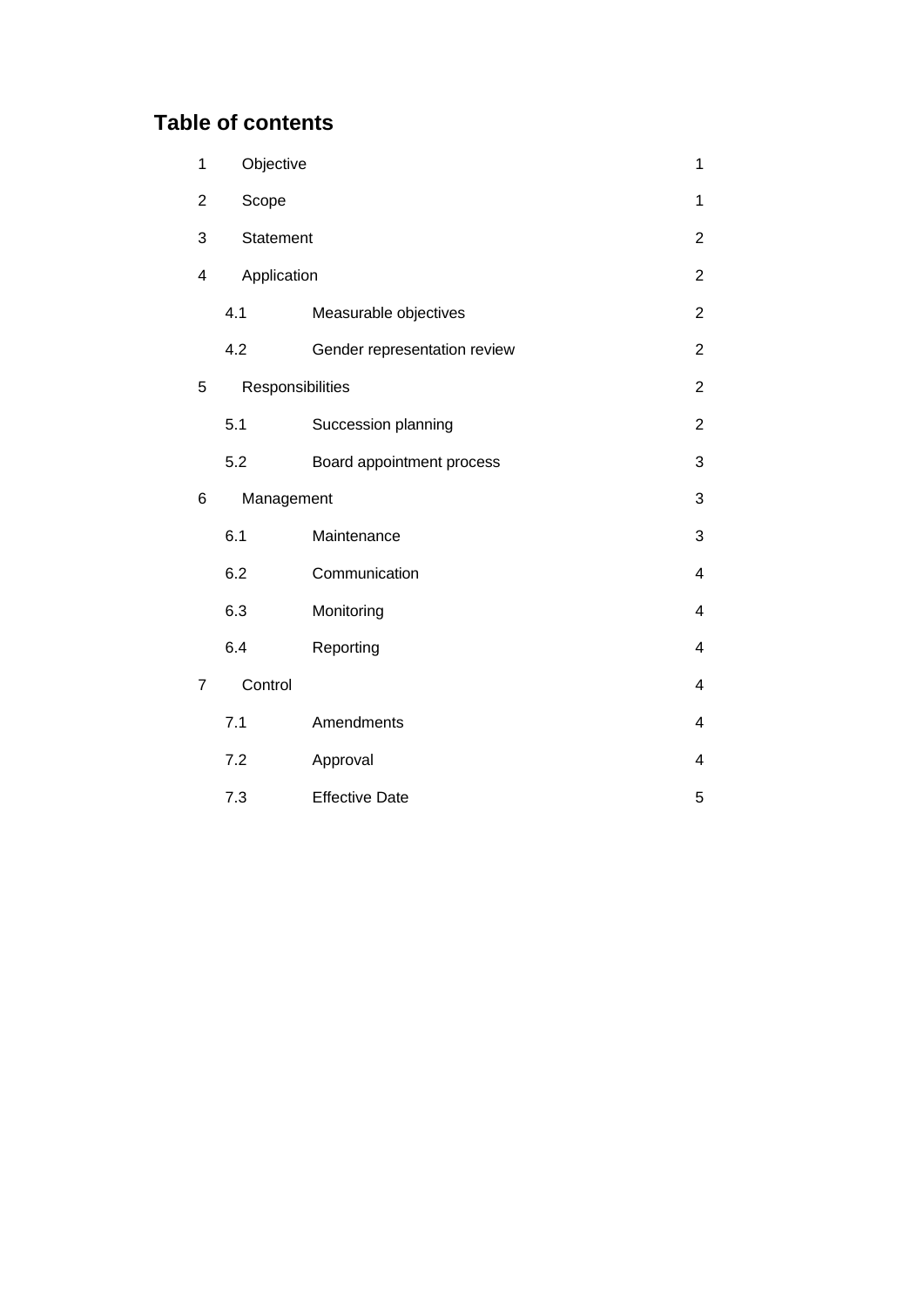## **1 Objective**

The Board of Directors of Yancoal Australia Limited (**the Company**) is responsible for the overall management of the Company, including guidance as to strategic direction, ensuring best practice corporate governance and oversight of management. The Company recognises that people are its most important asset and is committed to the maintenance and promotion of workplace diversity at all levels of the organisation.

Diversity drives the Company's ability to attract, retain and develop the best talent, create an engaged workforce, deliver the highest quality services to its customers and continue to grow the business.

The Nomination and Remuneration Committee has developed, and the Board has formally approved, the Diversity Policy (**Policy**) in order to address the underrepresentation of women in senior executive positions and on the Board, and to actively facilitate a more diverse and representative management and leadership structure.

The Policy forms part of a broader diversity strategy, which includes the following policies:

- Workplace Behaviour Policy;
- Leave Policy;
- Working Flexibly Policy; and
- Parental Leave Policy.

#### **2 Scope**

This policy applies to the Company, each subsidiary and related body corporate of the Company, and any entity or mine operated or managed by the Company (including to directors, officers, employees and subcontractors).

The Company's vision for diversity incorporates a number of different factors, including gender, ethnicity, disability, age, marital or family status, religious or cultural background, sexual orientation, gender identity, educational experience and professional experience. At a Board and senior executive level, gender has been identified as a key area of focus for the Company.

Accordingly, the primary focus of this Policy is achieving, over a reasonable transition period, gender diversity<sup>1</sup> including the adequate representation of women in senior executive positions and on the Board.

The strategies outlined below aim to achieve the objectives of this Policy by:

- setting measurable objectives relating to gender at all senior executive and leadership levels; and
- broadening the field of potential candidates at all levels including for senior executive and board appointments.

<sup>&</sup>lt;sup>1</sup> Gender diversity is not achieved for a single gender board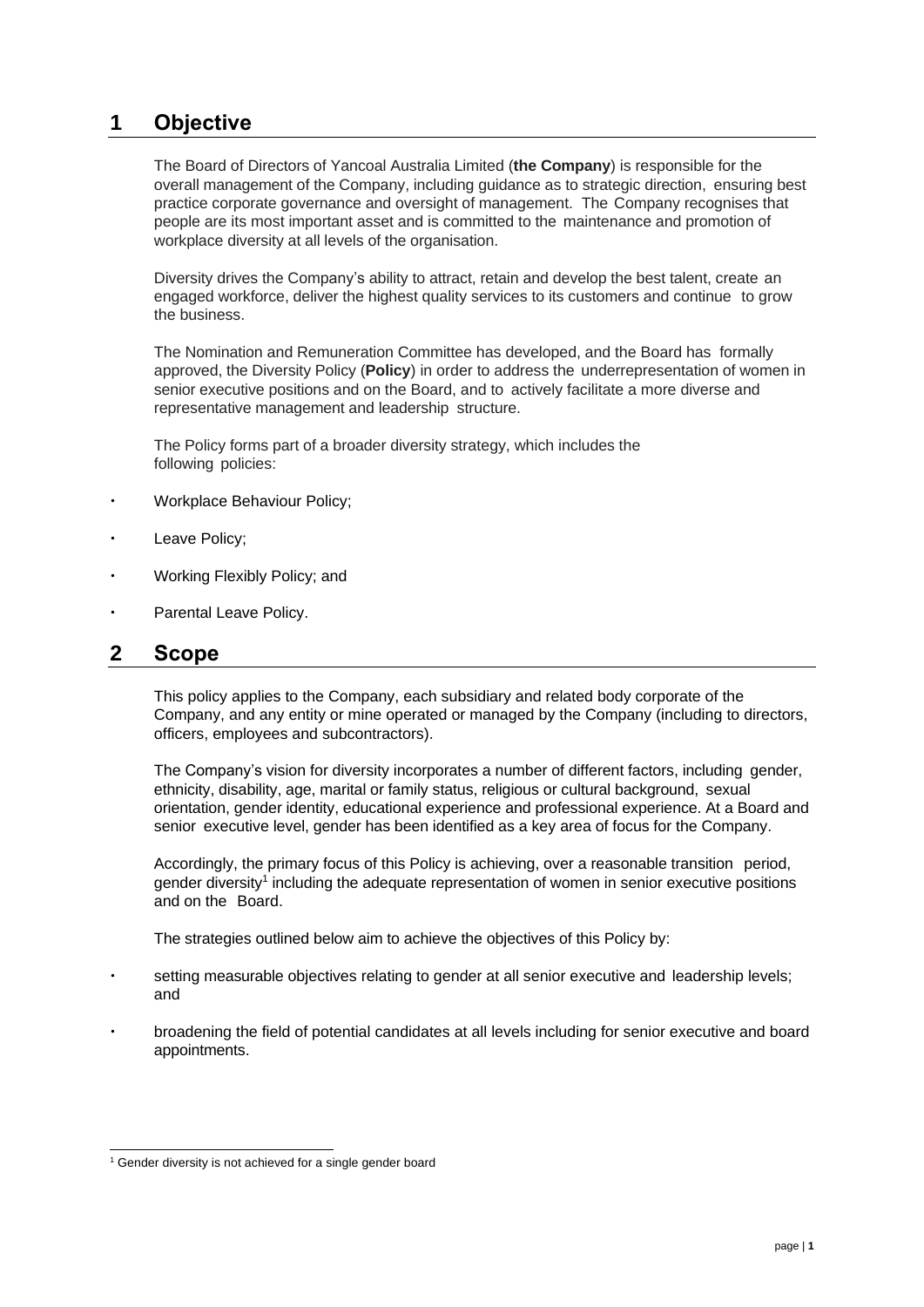## **3 Statement**

In order to facilitate greater diversity (including, in particular, gender diversity) in management and leadership roles, the Company will:

- introduce and supplement the measures outlined in this policy;
- implement any new policies which address impediments to diversity in the workplace;
- periodically review all relevant policies to test their effectiveness and to ensure that they are available to and utilised by both men and women at senior executive levels;
- ensure that recruitment and selection practices are appropriately structured to promote diversity;
- in order to achieve an inclusive workplace, not tolerate discrimination, harassment, vilification and victimisation; and
- monitor the effectiveness of, and continue to expand on, existing initiatives designed to identify, support and develop talented women and employees from diverse backgrounds.

## **4 Application**

#### **4.1 Measurable objectives**

Each year the Board, with the assistance of the Nomination and Remuneration Committee, will set measurable objectives for each reporting period with a view to progressing towards a balanced representation of women and achieving gender diversity on the Board, in senior executive level and across the whole Company, and assess its progress towards achieving those objectives.

The measurable objectives and performance against them will be reviewed annually by the Nomination and Remuneration Committee, as part of its annual review of the effectiveness of this Policy and whether any changes are required.

#### **4.2 Gender representation review**

On an annual basis, the Nomination and Remuneration Committee will review the proportion of men and women on the Board, in senior executive positions and across the whole Company group. The Nomination and Remuneration Committee will submit a report to the Board outlining its findings.

#### **5 Responsibilities**

#### **5.1 Succession planning**

**Position Responsibility**

**Nomination and Remuneration Committee** The Nomination and Remuneration Committee is responsible for the development and succession planning process for the Chief Executive Officer (**CEO**) and the CEO's direct reports. In discharging this responsibility, the Nomination and Remuneration Committee will have regard to diversity criteria.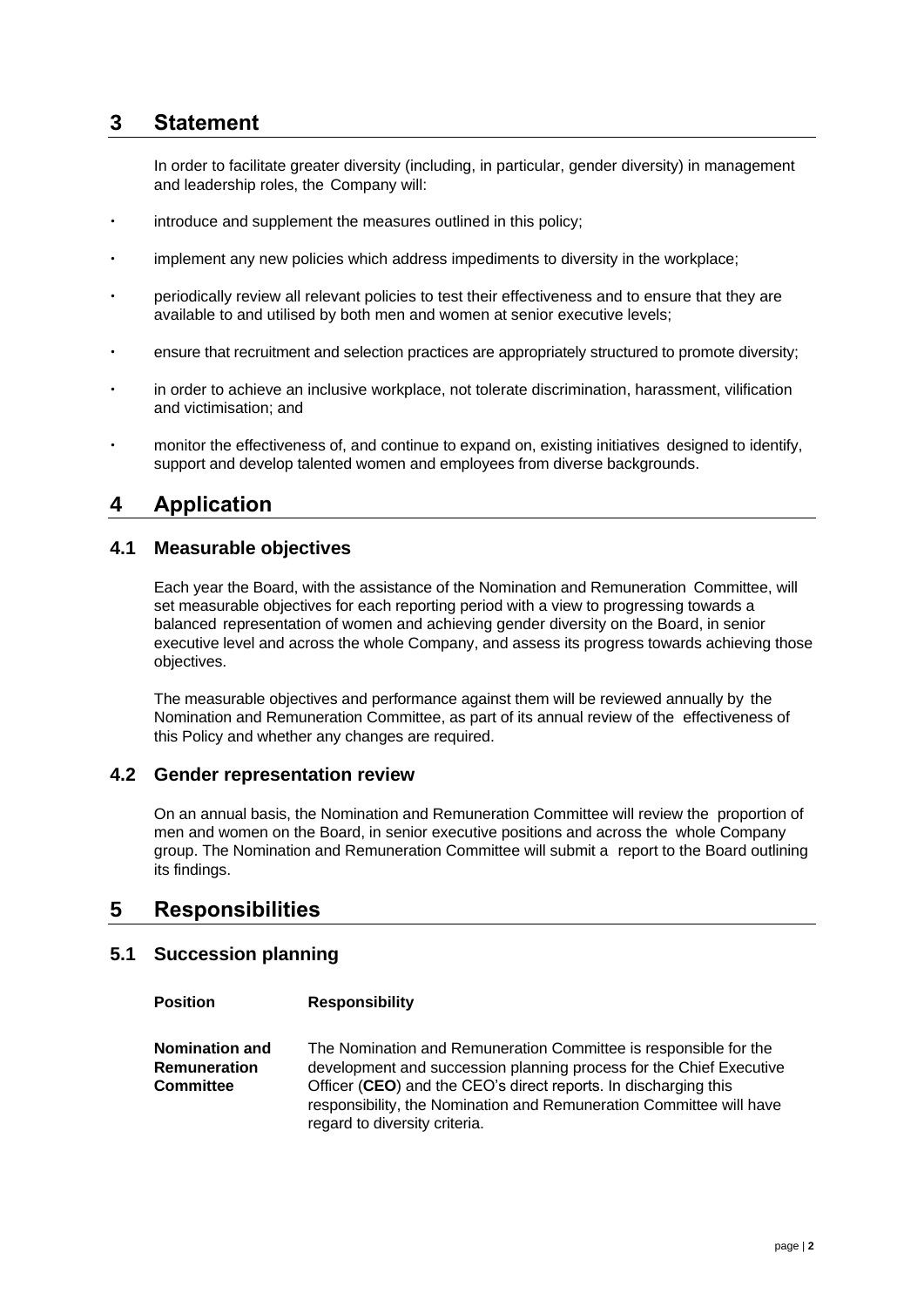#### **5.2 Board appointment process**

| <b>Nomination and</b><br><b>Remuneration</b><br><b>Committee</b> | Whilst skills such as leadership and previous experience as a chief<br>executive, chair or board member of a large organisation with<br>international operations have traditionally been prerequisites to<br>appointment as a director, the Board recognises that other skills gained<br>from experience in the following areas are key skills and experience<br>which the Board as a whole should comprise: |
|------------------------------------------------------------------|--------------------------------------------------------------------------------------------------------------------------------------------------------------------------------------------------------------------------------------------------------------------------------------------------------------------------------------------------------------------------------------------------------------|
|                                                                  | marketing and sales;                                                                                                                                                                                                                                                                                                                                                                                         |
|                                                                  | policy and regulatory development and reform;<br>$\bullet$                                                                                                                                                                                                                                                                                                                                                   |

- health, safety and environment and social responsibility; and
- human resources.

The Nomination and Remuneration Committee is responsible for identifying qualified individuals for appointment to the Board. In identifying candidates, the Nomination and Remuneration Committee will have regard to the selection criteria set out in the board appointment process, which will include:

- skills, expertise and background that add to and complement the range of skills, expertise and background of the existing directors;
- the capability of the candidate to devote sufficient time and make contributions to the Company that are commensurate with his/her role and board responsibilities;
- diversity; and
- the extent to which the candidate would fill a present need on the Board.

#### **6 Management**

#### **6.1 Maintenance**

The Nomination and Remuneration Committee is responsible for the review and oversight of this Policy.

In executing this role, the Nomination and Remuneration Committee will, with the appropriate support and input from management:

- review on an annual basis:
	- 1 the effectiveness of this Policy, its objective and the strategies outlined above, which aim to achieve the objective;
	- 2 the relative proportion of women and men who are employed by the Group as a whole and in senior executive positions, and who are on the Board; and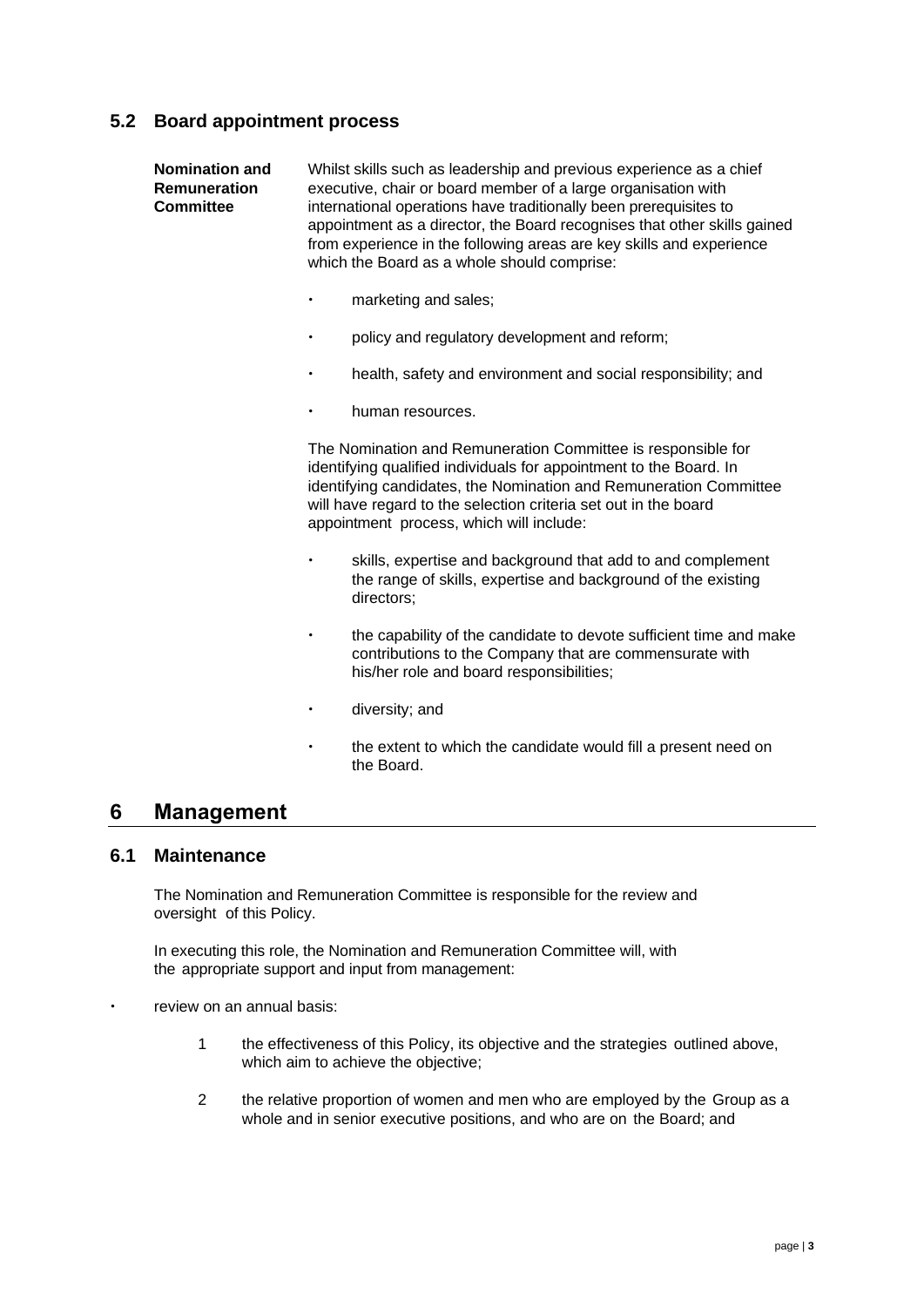- 3 the division of responsibilities and accountability for developing and implementing diversity initiatives across the organisation; and
- report to the Board on the outcomes of its review, including any recommendations for changes to those strategies or the way in which they are implemented.

#### **6.2 Communication**

A summary of this Policy and the Company's achievement of the Policy's objectives will be disclosed in the Annual Report.

A copy of this Policy will be available on the Company intranet and on the Company's website www.yancoal.com.au.

#### **6.3 Monitoring**

The Nomination and Remuneration Committee will monitor compliance with this Policy against the measurable objectives which the Board sets in accordance with section 4.1 of this Policy.

#### **6.4 Reporting**

As at the end of each reporting period, the Company will disclose:

- the measurable objectives for achieving diversity set under this Policy;
- the Company's progress towards achieving those measurable objectives; the respective proportions of men and women on the Board, in senior executive positions and across the whole Company group (including how the Company has defined 'senior executive' for these purposes);
- any mitigating factors or circumstances which make achieving gender diversion across the workforce (including senior management) more challenging or less relevant;
- the Company's most recent 'Gender Equality Indicators', as defined in and published under the *Workplace Gender Equality Act 2012* (Cth);
- how and when gender diversity will be achieved in respect of the Board;
- the numerical targets and timelines set for achieving gender diversity on the Board; and
- what measures the Company has adopted to develop a pipeline of potential successors to be Board to achieve gender diversity.

## **7 Control**

#### **7.1 Amendments**

Subject to and after receiving Board approval for an amendment, this Policy can only be amended by the Group Manager HR/Health & Safety, the Company Secretary, a member of the Legal and Compliance Team and General Counsel.

#### **7.2 Approval**

This Policy and any amendment to it must be approved by the Board.